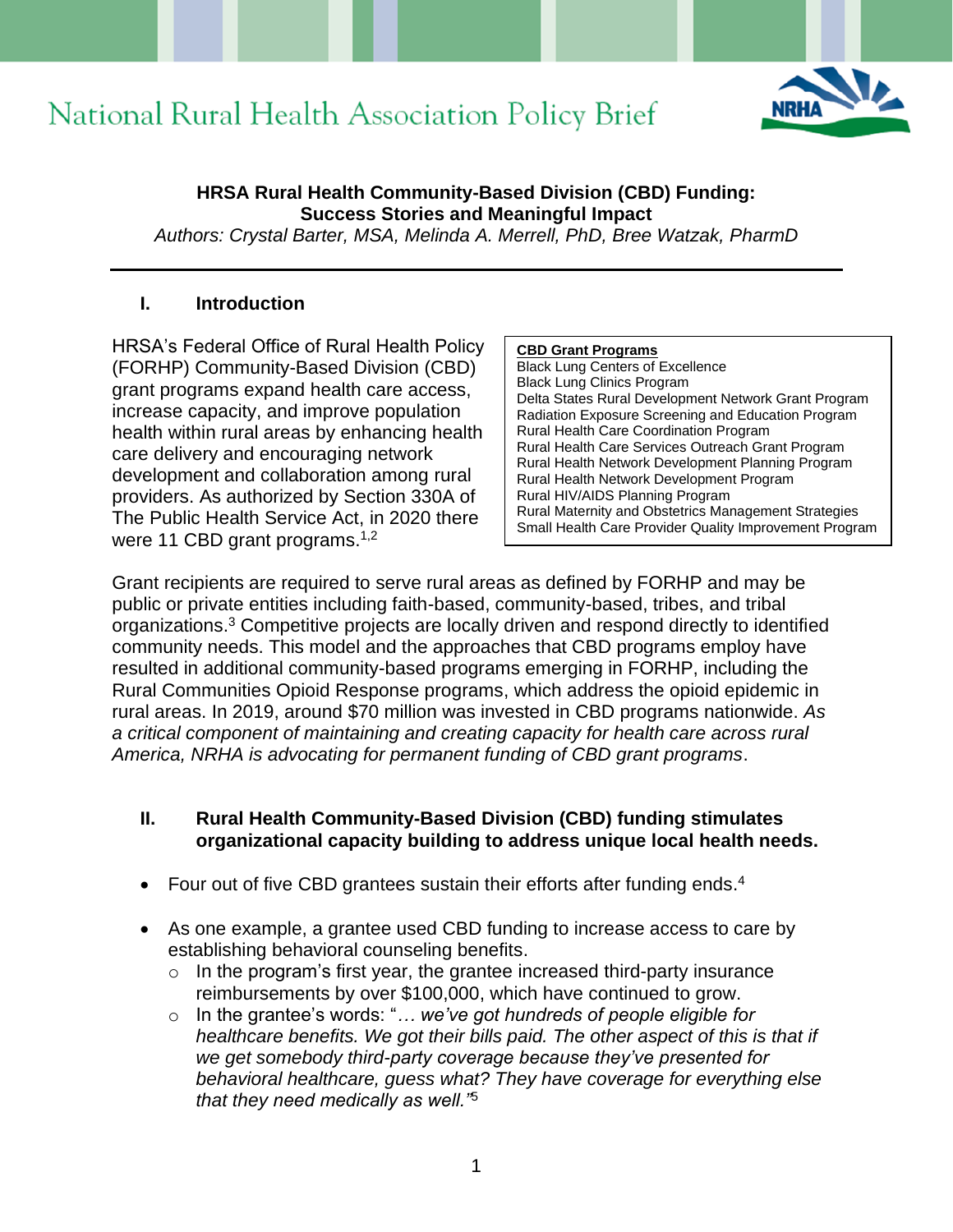

### **III. Rural Health Community-Based Division (CBD) funding demonstrates effective outcomes.**

- A subset of CBD grantees have developed their programs into effective models, lending to the rural health evidence base.<sup>6</sup>
- HRSA's investment is cost-effective as these projects have lowered health care costs during—and beyond—the project period.
	- o For example, one community health worker-based Chronic Care Management program demonstrated such a level of success in diabetes outcomes in a single West Virginia county that it was further scaled for implementation in a three-state area of Appalachia.
		- Three out of five patients (63%) had a lowered HbA1c (mean decrease of 2.4 percentage points) and 21.5% of patients decreased their HbA1c below 10%, which resulted in \$384,000 annual cost savings.<sup>7</sup>
	- o Another program showcased the value of trained community volunteers who provided an 8-session hypertension management training program to elderly patients with hypertension.<sup>8</sup>
		- A 10.6% increase was seen in participants meeting the Healthy People 2020 definition of controlled hypertension after a 16 week period. 9
- These outcomes may also translate into a direct return on investment for rural communities.
	- $\circ$  A Perinatal Health Project in Georgia focused on eliminating pre-term deliveries saved \$3.6 million over a three-year period.<sup>10</sup>

### **IV. Funding from Rural Health Community-Based Division (CBD) grants supports innovation that leads to sustainable new services.**

For example, the Community Care Alliance received a CBD grant from 2014-2016 that was used as seed funding for rural health care providers beginning to address population health.<sup>11</sup> As a result, two rural Accountable Care Organizations (ACOs) were formed that leveraged CMS' ACO Investment Model for further support.

### **V. Recommendations**

• Continue to fund Rural Health Community-Based Division (CBD) grant programs. This is the only funding source that allows rural communities to address locally identified health needs with flexibility and should be maintained.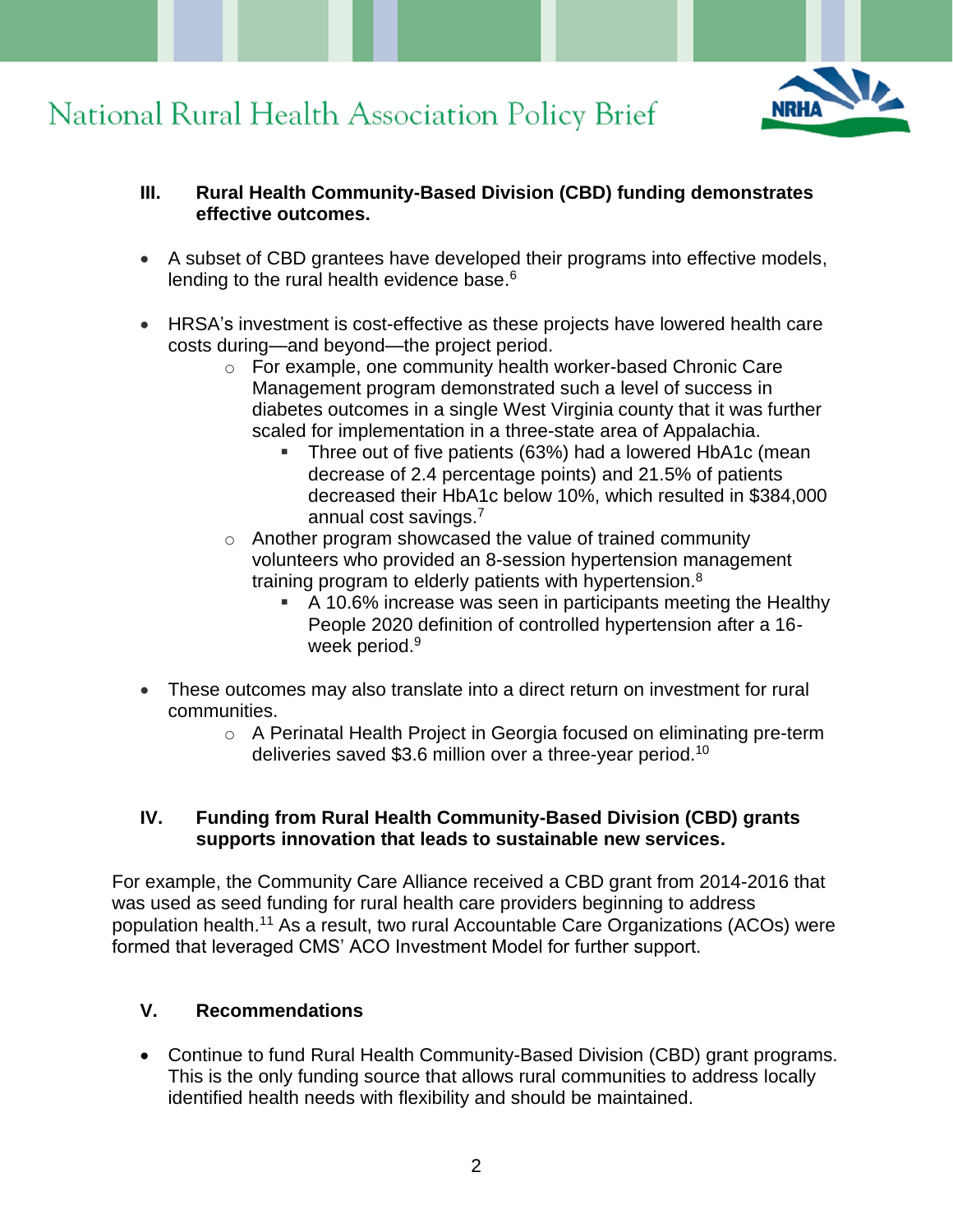

- Increase capacity of rural health care delivery systems by authorizing permanent funding of CBD grant programs. This will:
	- o Encourage rural communities that have not previously received these funds to apply.
	- $\circ$  Support rural communities to address health equity, with a focus on improving health outcomes and reducing health disparities for communities of color. Funding criteria for CBD programs should emphasize priority geographic areas that have long-standing health needs (e.g., persistent poverty counties).
	- $\circ$  Encourage communities to use CBD grants as seed funding for innovative program development.
	- o Enhance rural community capacity to design, implement, evaluate, and sustain health programs.
	- o Mobilize rapid rural response and recovery capacity to address the coronavirus public health emergency and other events, such as wildfires and adverse weather events. A bi-directional relationship with FORHP and rural communities facilitates communication that targets response efforts to best support rural communities' needs.
	- o Implement evidence-based and effective programs for rural communities and create new evidence-based programs in rural communities.<sup>6</sup>
- Analyze the impact of CBD funding eligibility changes due to the CARES Act (i.e., urban entities are now eligible to receive CBD funding to provide services in rural areas).<sup>12</sup>
- Amplify CBD grant program success stories to support rural health transformation. Because grantees are often the "doers", resources are needed to amplify their story, louder.
	- o Provide additional funding and technical assistance to conduct program evaluations, including funding made available to awardees to enhance local evaluation capacity to quantify program impacts—including long-term outcomes—and potentially negotiate with third-party payers to sustain program activities.
	- o Develop consistent measures of return on investment across programs.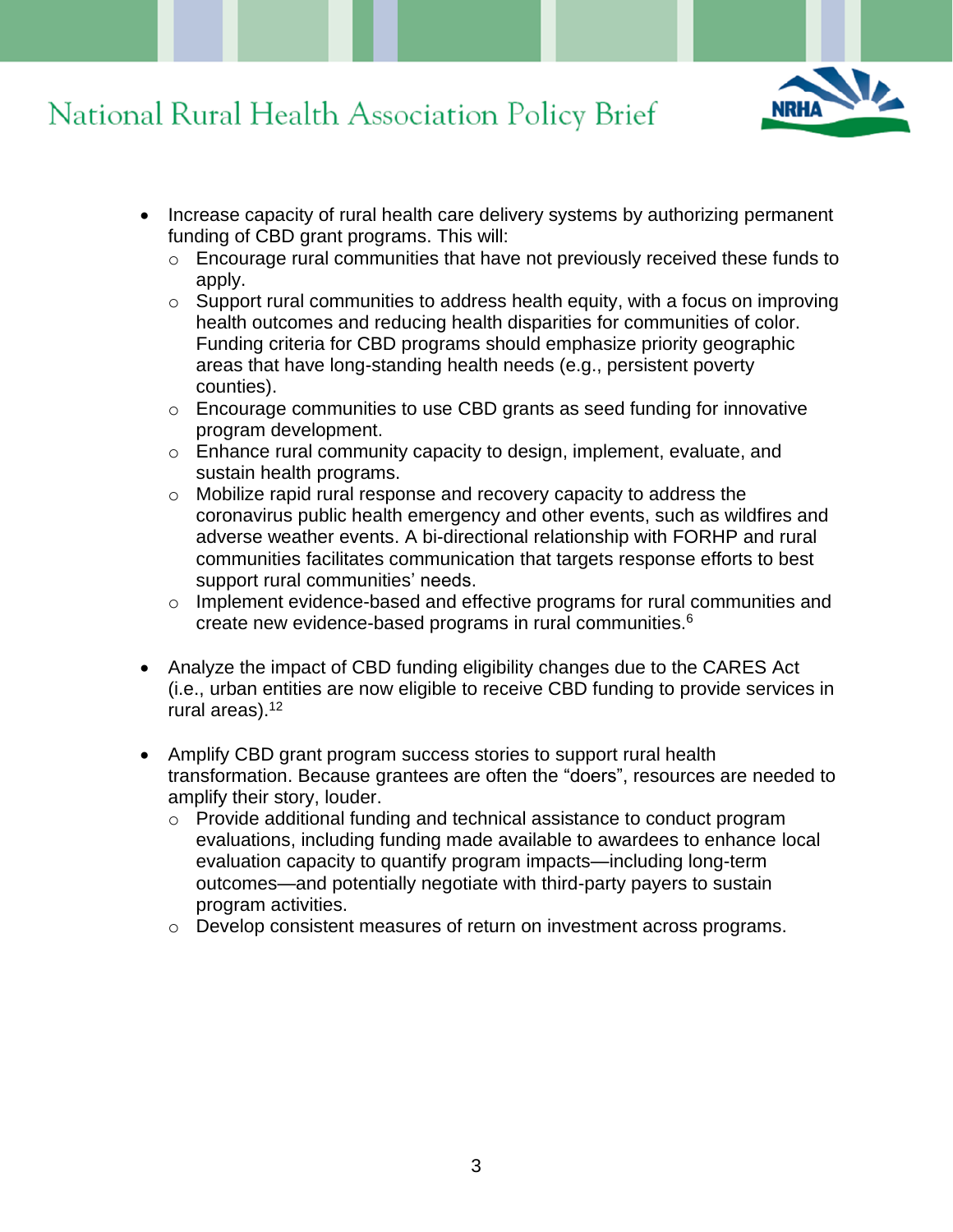

### **References**

- 1. U.S. Congress. United States Code: The Public Health Service, 42 U.S.C. §§ 330A n. [https://www.loc.gov/item/uscode1952-004042006a/.](https://urldefense.com/v3/__https:/protect2.fireeye.com/v1/url?k=558eac87-0a15946e-558ee246-86e0458f6361-e7fbb3352151e6c5&q=1&e=0260a6e9-a710-420d-9020-ec9c82c8fd5c&u=https*3A*2F*2Furldefense.com*2Fv3*2F__https*3A*2F*2Fnam12.safelinks.protection.outlook.com*2F*3Furl*3Dhttps*2A3A*2A2F*2A2Fwww.loc.gov*2A2Fitem*2A2Fuscode1952-004042006a*2A2F*26data*3D04*2A7C01*2A7CGBoscan*2A40nrharural.org*2A7C994e4bfd077b4fd51f9408d8b1a031f8*2A7Cfc72794673ba4e94a4ef930ba4ca4c64*2A7C1*2A7C0*2A7C637454648889677351*2A7CUnknown*2A7CTWFpbGZsb3d8eyJWIjoiMC4wLjAwMDAiLCJQIjoiV2luMzIiLCJBTiI6Ik1haWwiLCJXVCI6Mn0*2A3D*2A7C1000*26sdata*3D5Tv05HtbVMmUMWecy7odgicy87koIY8ME15iNSKKabA*2A3D*26reserved*3D0__*3BJSUlJSUlJSUlJSUlJSUlJSUlJQ*21*21KwNVnqRv*21QKgDCi2G_t0rzgsk-PTSAJm6miQ0RZ23EgqS6RvB1QfBVPrJpT48xxcQb1MzA4Uc*24__;JSUlJSUlJSUlJSUlJSUlJSUlJSUlJSUlJSUlJSUlJSUlJSUlJSUlJSU!!KwNVnqRv!Rl0Gz6debnAIXoKFXfaG-Kb6J71iehJf-Irn1a90iZ7GgjpSCoMJXaKS4nULhJk4$) 1952.
- 2. Health Resources & Services Administration (HRSA). Rural Community Programs. [https://www.hrsa.gov/rural-health/community/index.html.](https://www.hrsa.gov/rural-health/community/index.html) Updated August 2020. Accessed September 7, 2020.
- 3. HRSA. Rural Health Grants Eligibility Analyzer. [https://data.hrsa.gov/tools/rural](https://data.hrsa.gov/tools/rural-health)[health.](https://data.hrsa.gov/tools/rural-health) Accessed September 7, 2020.
- 4. Georgia Health Policy Center (GHPC). The DNA of Program Sustainability: Findings from a Study of Federal Office of Rural Health Policy Grantees. [https://ghpc.gsu.edu/download/the-dna-of-program-sustainability-findings-from-a](https://ghpc.gsu.edu/download/the-dna-of-program-sustainability-findings-from-a-study-of-federal-office-of-rural-health-policy-grantees/)[study-of-federal-office-of-rural-health-policy-grantees/.](https://ghpc.gsu.edu/download/the-dna-of-program-sustainability-findings-from-a-study-of-federal-office-of-rural-health-policy-grantees/) Last updated July 14, 2020. Accessed August 28, 2020.
- 5. GHPC. Grantee Stories of Outcomes. Unpublished report. 2019.
- 6. Rural Health Information Hub (RHIhub). Rural Project Examples: Effective. [https://www.ruralhealthinfo.org/project-examples/evidence-levels/effective.](https://www.ruralhealthinfo.org/project-examples/evidence-levels/effective) Accessed September 7, 2020.
- 7. RHIhub. Community Health Worker-based Chronic Care Management Program. [https://www.ruralhealthinfo.org/project-examples/1084.](https://www.ruralhealthinfo.org/project-examples/1084) Updated May 12, 2020. Accessed August 31, 2020.
- 8. RHIhub. Health Coaches for Hypertension Control. [https://www.ruralhealthinfo.org/project-examples/753.](https://www.ruralhealthinfo.org/project-examples/753) Last updated December 9, 2019. Accessed September 8, 2020.
- 9. Dye CJ, Williams JE, Evatt JH. Improving hypertension self-management with community health coaches. *Health Promot Pract*. 2015;16(2):271-281.
- 10.Raychowdhury S, Tedders SH, O'Steen G, Jones SK. Multi-level evaluation of a perinatal health program in rural southeast Georgia. *Journal of the Georgia Public Health Association*. 2007;1(1):34-42.
- 11.RHIhub. The Community Care Alliance. [https://www.ruralhealthinfo.org/project](https://www.ruralhealthinfo.org/project-examples/934)[examples/934.](https://www.ruralhealthinfo.org/project-examples/934) Last updated December 11, 2018. Accessed September 7, 2020.